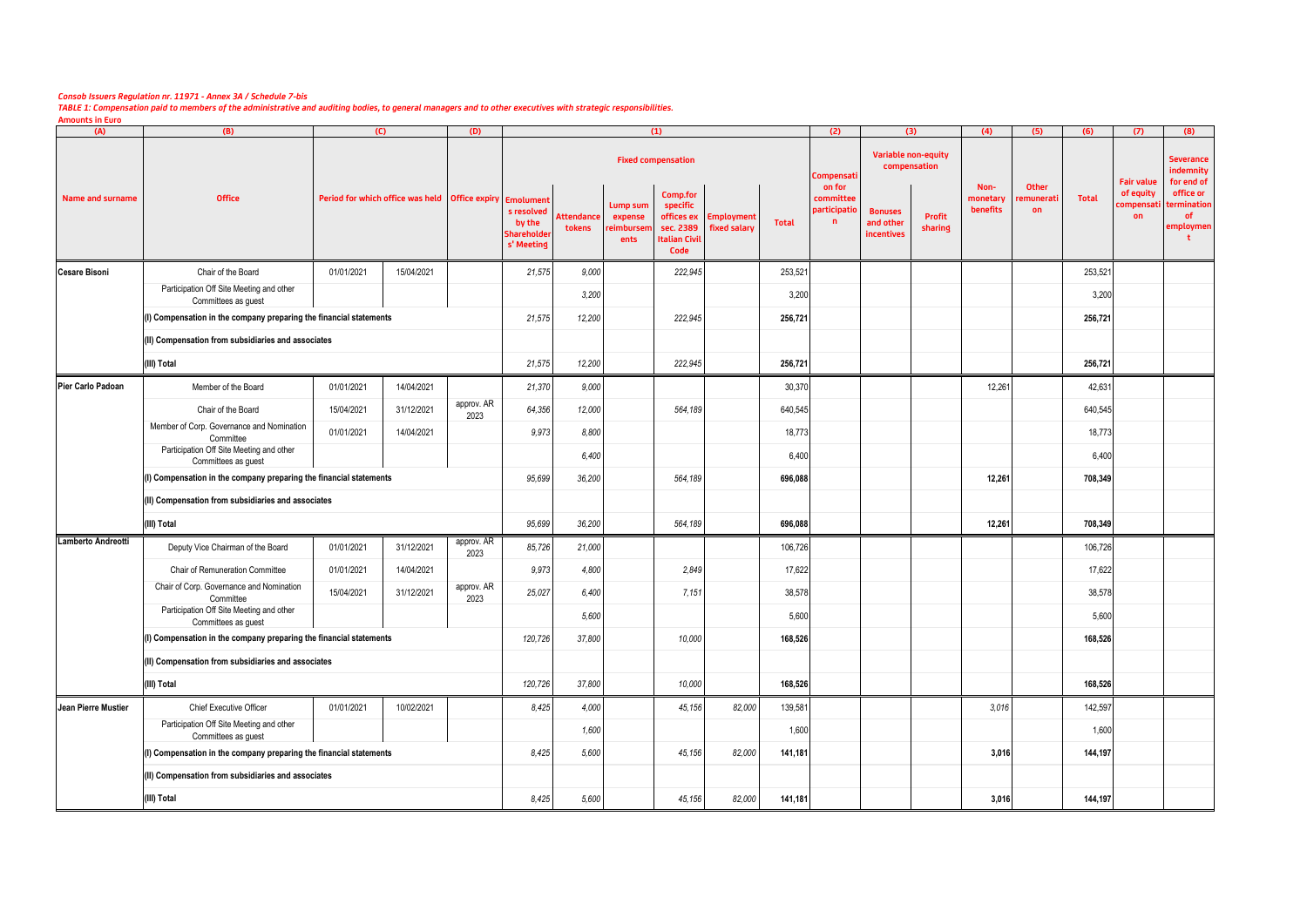| (A)                                | (B)                                                                | (C)                                                          |            | (D)                | (1)                                                     |                             |                                           |                                                                                 |                                   |              | (2)                                      | (3)                                       |                                            | (4)                                 | (5)                      | (6)          | (7)                          | (8)                                                |
|------------------------------------|--------------------------------------------------------------------|--------------------------------------------------------------|------------|--------------------|---------------------------------------------------------|-----------------------------|-------------------------------------------|---------------------------------------------------------------------------------|-----------------------------------|--------------|------------------------------------------|-------------------------------------------|--------------------------------------------|-------------------------------------|--------------------------|--------------|------------------------------|----------------------------------------------------|
|                                    |                                                                    |                                                              |            |                    |                                                         |                             |                                           | <b>Fixed compensation</b>                                                       |                                   |              | ompensati:                               |                                           | <b>Variable non-equity</b><br>compensation |                                     |                          |              | <b>Fair value</b>            | <b>Severance</b><br>indemnity<br>for end of        |
| <b>Name and surname</b>            | <b>Office</b>                                                      | Period for which office was held   Office expiry   Emolument |            |                    | s resolved<br>by the<br><b>Shareholde</b><br>s' Meeting | <b>Attendance</b><br>tokens | Lump sum<br>expense<br>reimburser<br>ents | Comp.for<br>specific<br>offices ex<br>sec. 2389<br><b>Italian Civil</b><br>Code | <b>Employment</b><br>fixed salary | <b>Total</b> | on for<br>committee<br>participatio<br>n | <b>Bonuses</b><br>and other<br>incentives | <b>Profit</b><br>sharing                   | Non-<br>monetary<br><b>benefits</b> | Other<br>:munerati<br>on | <b>Total</b> | of equity<br>compensat<br>on | office or<br>termination<br><b>of</b><br>employmen |
| <b>Andrea Orcel</b>                | <b>Chief Executive Officer</b>                                     | 15/04/2021                                                   | 31/12/2021 | approv. AR<br>2023 | 64,356                                                  | 12,000                      |                                           | 293,178                                                                         | 1,428,205                         | 1,797,739    |                                          |                                           |                                            | 38,464                              | 50,624                   | 1,886,827    | 4,811,216                    |                                                    |
|                                    | Participation Off Site Meeting and other<br>Committees as guest    |                                                              |            |                    |                                                         | 2,400                       |                                           |                                                                                 |                                   | 2,400        |                                          |                                           |                                            |                                     |                          | 2,400        |                              |                                                    |
|                                    | (I) Compensation in the company preparing the financial statements |                                                              |            |                    | 64,356                                                  | 14,400                      |                                           | 293,178                                                                         | 1,428,205                         | 1,800,139    |                                          |                                           |                                            | 38,464                              | 50,624                   | 1,889,227    | 4,811,216                    |                                                    |
|                                    | (II) Compensation from subsidiaries and associates                 |                                                              |            |                    |                                                         |                             |                                           |                                                                                 |                                   |              |                                          |                                           |                                            |                                     |                          |              |                              |                                                    |
|                                    | (III) Total                                                        | 64,356                                                       | 14,400     |                    | 293,178                                                 | 1,428,205                   | 1,800,139                                 |                                                                                 |                                   |              | 38,464                                   | 50,624                                    | 1,889,227                                  | 4,811,216                           |                          |              |                              |                                                    |
| <b>Mohamed Hamad Al</b><br>Mehairi | Member of the Board                                                | 01/01/2021                                                   | 15/04/2021 |                    | 21,575                                                  | 7,000                       |                                           |                                                                                 |                                   | 28,575       |                                          |                                           |                                            |                                     |                          | 28,575       |                              |                                                    |
|                                    | Participation Off Site Meeting and other<br>Committees as guest    |                                                              |            |                    |                                                         | 800                         |                                           |                                                                                 |                                   | 800          |                                          |                                           |                                            |                                     |                          | 800          |                              |                                                    |
|                                    | (I) Compensation in the company preparing the financial statements |                                                              |            |                    |                                                         | 21,575<br>7,800             |                                           |                                                                                 |                                   | 29,375       |                                          |                                           |                                            |                                     |                          | 29,375       |                              |                                                    |
|                                    | (II) Compensation from subsidiaries and associates                 |                                                              |            |                    |                                                         |                             |                                           |                                                                                 |                                   |              |                                          |                                           |                                            |                                     |                          |              |                              |                                                    |
|                                    | (III) Total                                                        |                                                              |            |                    |                                                         | 21,575<br>7,800             |                                           |                                                                                 |                                   | 29,375       |                                          |                                           |                                            |                                     |                          | 29,375       |                              |                                                    |
| <b>Sergio Balbinot</b>             | Member of the Board                                                | 01/01/2021                                                   | 15/04/2021 |                    | 21,575                                                  | 8,000                       |                                           |                                                                                 |                                   | 29,575       |                                          |                                           |                                            |                                     |                          | 29,575       |                              |                                                    |
|                                    | Participation Off Site Meeting and other<br>Committees as guest    |                                                              |            |                    |                                                         | 4,000                       |                                           |                                                                                 |                                   | 4,000        |                                          |                                           |                                            |                                     |                          | 4,000        |                              |                                                    |
|                                    | (I) Compensation in the company preparing the financial statements |                                                              |            |                    |                                                         | 21,575<br>12,000            |                                           |                                                                                 |                                   | 33,575       |                                          |                                           |                                            |                                     |                          | 33,575       |                              |                                                    |
|                                    | (II) Compensation from subsidiaries and associates                 |                                                              |            |                    |                                                         |                             |                                           |                                                                                 |                                   |              |                                          |                                           |                                            |                                     |                          |              |                              |                                                    |
|                                    | (III) Total                                                        |                                                              |            |                    |                                                         |                             | 12,000                                    |                                                                                 |                                   | 33,575       |                                          |                                           |                                            |                                     |                          | 33,575       |                              |                                                    |
| Vincenzo Cariello                  | Member of the Board                                                | 01/01/2021                                                   | 31/12/2021 | approv. AR<br>2023 | 85,726                                                  | 20,000                      |                                           |                                                                                 |                                   | 105,726      |                                          |                                           |                                            | 10,735                              |                          | 116,461      |                              |                                                    |
|                                    | Member of Related Parties Committee                                | 01/01/2021                                                   | 31/12/2021 | approv. AR<br>2023 | 35,000                                                  | 11,200                      |                                           |                                                                                 |                                   | 46,200       |                                          |                                           |                                            |                                     |                          | 46,200       |                              |                                                    |
|                                    | Participation Off Site Meeting and other<br>Committees as guest    |                                                              |            |                    |                                                         | 1,600                       |                                           |                                                                                 |                                   | 1,600        |                                          |                                           |                                            |                                     |                          | 1,600        |                              |                                                    |
|                                    | (I) Compensation in the company preparing the financial statements |                                                              |            |                    |                                                         | 120,726<br>32,800           |                                           |                                                                                 |                                   | 153,526      |                                          |                                           |                                            | 10,735                              |                          | 164,261      |                              |                                                    |
|                                    | (II) Compensation from subsidiaries and associates                 |                                                              |            |                    |                                                         |                             |                                           |                                                                                 |                                   |              |                                          |                                           |                                            |                                     |                          |              |                              |                                                    |
|                                    | (III) Total                                                        | 120,726                                                      | 32,800     |                    |                                                         |                             | 153,526                                   |                                                                                 |                                   |              | 10,735                                   |                                           | 164,261                                    |                                     |                          |              |                              |                                                    |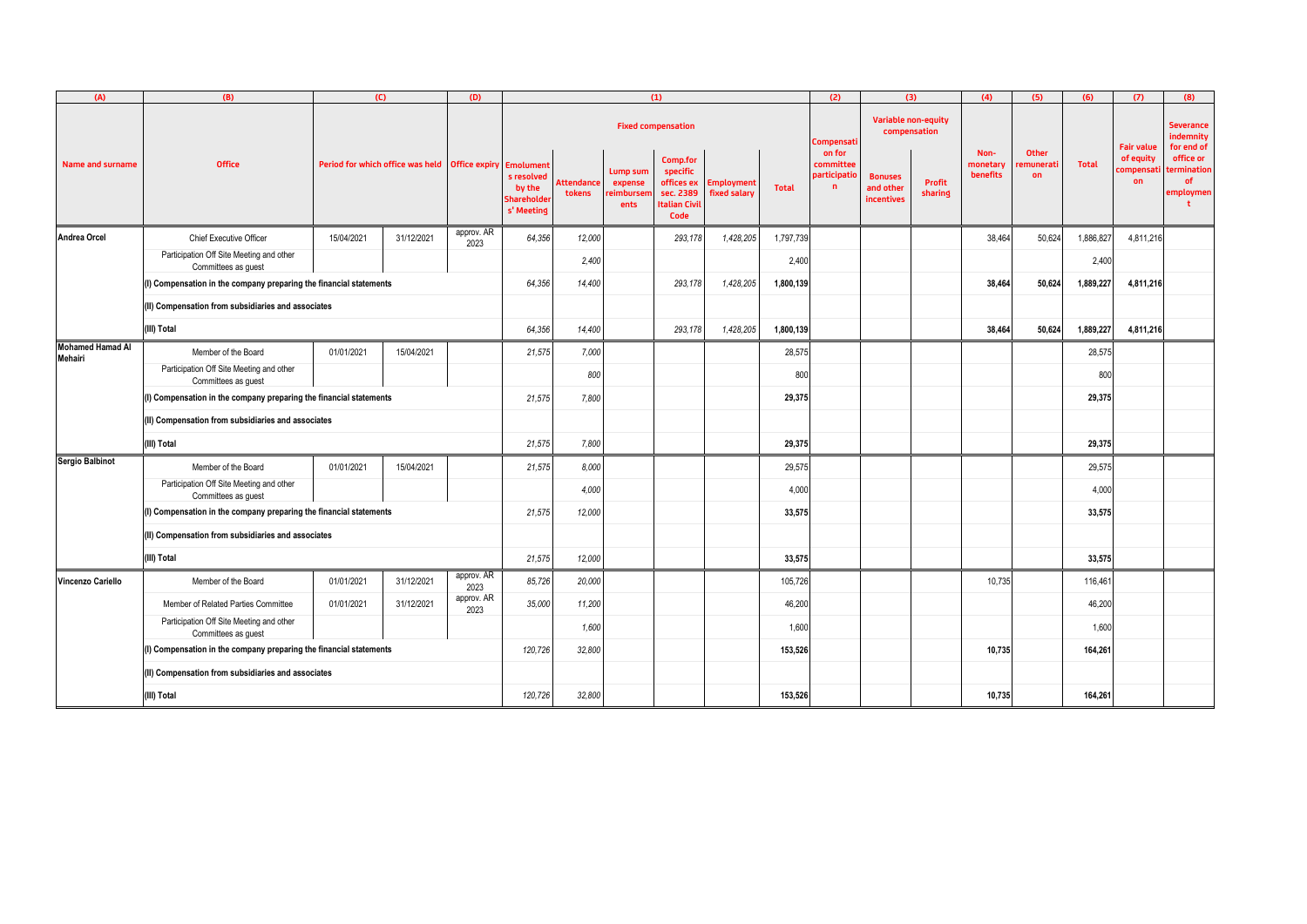| (A)                     | (B)                                                                |                                                              | (C)        | (D)                | (1)                                               |                             |                                           |                                                                                 |                                   |              | (2)                                                       | (3)                                       |                          | (4)                          | (5)                                    | (6)          | (7)                          | (8)                                         |
|-------------------------|--------------------------------------------------------------------|--------------------------------------------------------------|------------|--------------------|---------------------------------------------------|-----------------------------|-------------------------------------------|---------------------------------------------------------------------------------|-----------------------------------|--------------|-----------------------------------------------------------|-------------------------------------------|--------------------------|------------------------------|----------------------------------------|--------------|------------------------------|---------------------------------------------|
|                         |                                                                    |                                                              |            |                    |                                                   |                             |                                           | <b>Fixed compensation</b>                                                       |                                   |              | <b>Variable non-equity</b><br>compensation<br>.compensati |                                           |                          |                              |                                        |              | <b>Fair value</b>            | <b>Severance</b><br>indemnity<br>for end of |
| <b>Name and surname</b> | <b>Office</b>                                                      | Period for which office was held   Office expiry   Emolument |            |                    | s resolved<br>by the<br>Shareholder<br>s' Meeting | <b>Attendance</b><br>tokens | Lump sum<br>expense<br>reimbursen<br>ents | Comp.for<br>specific<br>offices ex<br>sec. 2389<br><b>Italian Civil</b><br>Code | <b>Employment</b><br>fixed salary | <b>Total</b> | on for<br>committee<br>participatio<br>$\mathbf n$        | <b>Bonuses</b><br>and other<br>incentives | <b>Profit</b><br>sharing | Non-<br>monetary<br>benefits | <b>Other</b><br>emunerati<br><b>on</b> | <b>Total</b> | of equity<br>compensat<br>on | office or<br>termination<br>of<br>employmen |
| Elena Carletti          | Member of the Board                                                | 01/01/2021                                                   | 31/12/2021 | approv. AR<br>2023 | 85,726                                            | 21,000                      |                                           |                                                                                 |                                   | 106,726      |                                                           |                                           |                          |                              |                                        | 106,726      |                              |                                             |
|                         | Member of Remuneration Committee                                   | 01/01/2021                                                   | 14/04/2021 |                    | 9,973                                             | 4,800                       |                                           |                                                                                 |                                   | 14,773       |                                                           |                                           |                          |                              |                                        | 14,773       |                              |                                             |
|                         | Member of Internal Control and Risks Committee                     | 01/01/2021                                                   | 14/04/2021 |                    | 14,247                                            | 6,000                       |                                           |                                                                                 |                                   | 20,247       |                                                           |                                           |                          |                              |                                        | 20,247       |                              |                                             |
|                         | Chair of Internal Control and Risks Committee                      | 15/04/2021                                                   | 31/12/2021 | approv. AR<br>2023 | 35,753                                            | 14,000                      |                                           | 71,507                                                                          |                                   | 121,260      |                                                           |                                           |                          |                              |                                        | 121,260      |                              |                                             |
|                         | Member of Related Parties Committee                                | 15/04/2021                                                   | 31/12/2021 | approv. AR<br>2023 | 25,027                                            | 7,200                       |                                           |                                                                                 |                                   | 32,227       |                                                           |                                           |                          |                              |                                        | 32,227       |                              |                                             |
|                         | Participation Off Site Meeting and other<br>Committees as guest    |                                                              |            |                    |                                                   | 3,200                       |                                           |                                                                                 |                                   | 3,200        |                                                           |                                           |                          |                              |                                        | 3,200        |                              |                                             |
|                         | (I) Compensation in the company preparing the financial statements |                                                              |            |                    |                                                   | 170,726<br>56,200           |                                           | 71,507                                                                          |                                   | 298,433      |                                                           |                                           |                          |                              |                                        | 298,433      |                              |                                             |
|                         | (II) Compensation from subsidiaries and associates                 |                                                              |            |                    |                                                   |                             |                                           |                                                                                 |                                   |              |                                                           |                                           |                          |                              |                                        |              |                              |                                             |
| (III) Total             |                                                                    |                                                              |            |                    | 170,726                                           | 56,200                      |                                           | 71,507                                                                          |                                   | 298,433      |                                                           |                                           |                          |                              |                                        | 298,433      |                              |                                             |
| Diego De Giorgi         | Member of the Board                                                | 01/01/2021                                                   | 15/04/2021 |                    | 21,575                                            | 9,000                       |                                           |                                                                                 |                                   | 30,575       |                                                           |                                           |                          |                              |                                        | 30,575       |                              |                                             |
|                         | Member of Remuneration Committee                                   | 01/01/2021                                                   | 15/04/2021 |                    | 10,068                                            | 3,200                       |                                           |                                                                                 |                                   | 13,268       |                                                           |                                           |                          |                              |                                        | 13,268       |                              |                                             |
|                         | Participation Off Site Meeting and other<br>Committees as guest    |                                                              |            |                    |                                                   | 4,000                       |                                           |                                                                                 |                                   | 4,000        |                                                           |                                           |                          |                              |                                        | 4,000        |                              |                                             |
|                         | (I) Compensation in the company preparing the financial statements |                                                              |            |                    |                                                   | 16,200                      |                                           |                                                                                 |                                   | 47,844       |                                                           |                                           |                          |                              |                                        | 47,844       |                              |                                             |
|                         | (II) Compensation from subsidiaries and associates                 |                                                              |            |                    |                                                   |                             |                                           |                                                                                 |                                   |              |                                                           |                                           |                          |                              |                                        |              |                              |                                             |
|                         | (III) Total                                                        |                                                              |            |                    |                                                   | 16,200                      |                                           |                                                                                 |                                   | 47,844       |                                                           |                                           |                          |                              |                                        | 47,844       |                              |                                             |
| Jayne-Anne Gadhia       | Member of the Board                                                | 15/04/2021                                                   | 31/12/2021 | approv. AR<br>2023 | 64,356                                            | 12,000                      |                                           |                                                                                 |                                   | 76,356       |                                                           |                                           |                          |                              |                                        | 76,356       |                              |                                             |
|                         | <b>Chair of Remuneration Committee</b>                             | 15/04/2021                                                   | 31/12/2021 | approv. AR<br>2023 | 25,027                                            | 6,400                       |                                           | 7,151                                                                           |                                   | 38,578       |                                                           |                                           |                          |                              |                                        | 38,578       |                              |                                             |
|                         | Member of Corp. Governance and Nomination<br>Committee             | 15/04/2021                                                   | 31/12/2021 | approv. AR<br>2023 | 25,027                                            | 6,400                       |                                           |                                                                                 |                                   | 31,427       |                                                           |                                           |                          |                              |                                        | 31,427       |                              |                                             |
|                         | Participation Off Site Meeting and other<br>Committees as guest    |                                                              |            |                    |                                                   | 2,400                       |                                           |                                                                                 |                                   | 2,400        |                                                           |                                           |                          |                              |                                        | 2,400        |                              |                                             |
|                         | (I) Compensation in the company preparing the financial statements |                                                              |            |                    |                                                   | 114,411<br>27,200           |                                           | 7,151                                                                           |                                   | 148,762      |                                                           |                                           |                          |                              |                                        | 148,762      |                              |                                             |
|                         | (II) Compensation from subsidiaries and associates                 |                                                              |            |                    |                                                   |                             |                                           |                                                                                 |                                   |              |                                                           |                                           |                          |                              |                                        |              |                              |                                             |
|                         | (III) Total                                                        | 114,411                                                      | 27,200     |                    | 7,151                                             |                             | 148,762                                   |                                                                                 |                                   |              |                                                           |                                           | 148,762                  |                              |                                        |              |                              |                                             |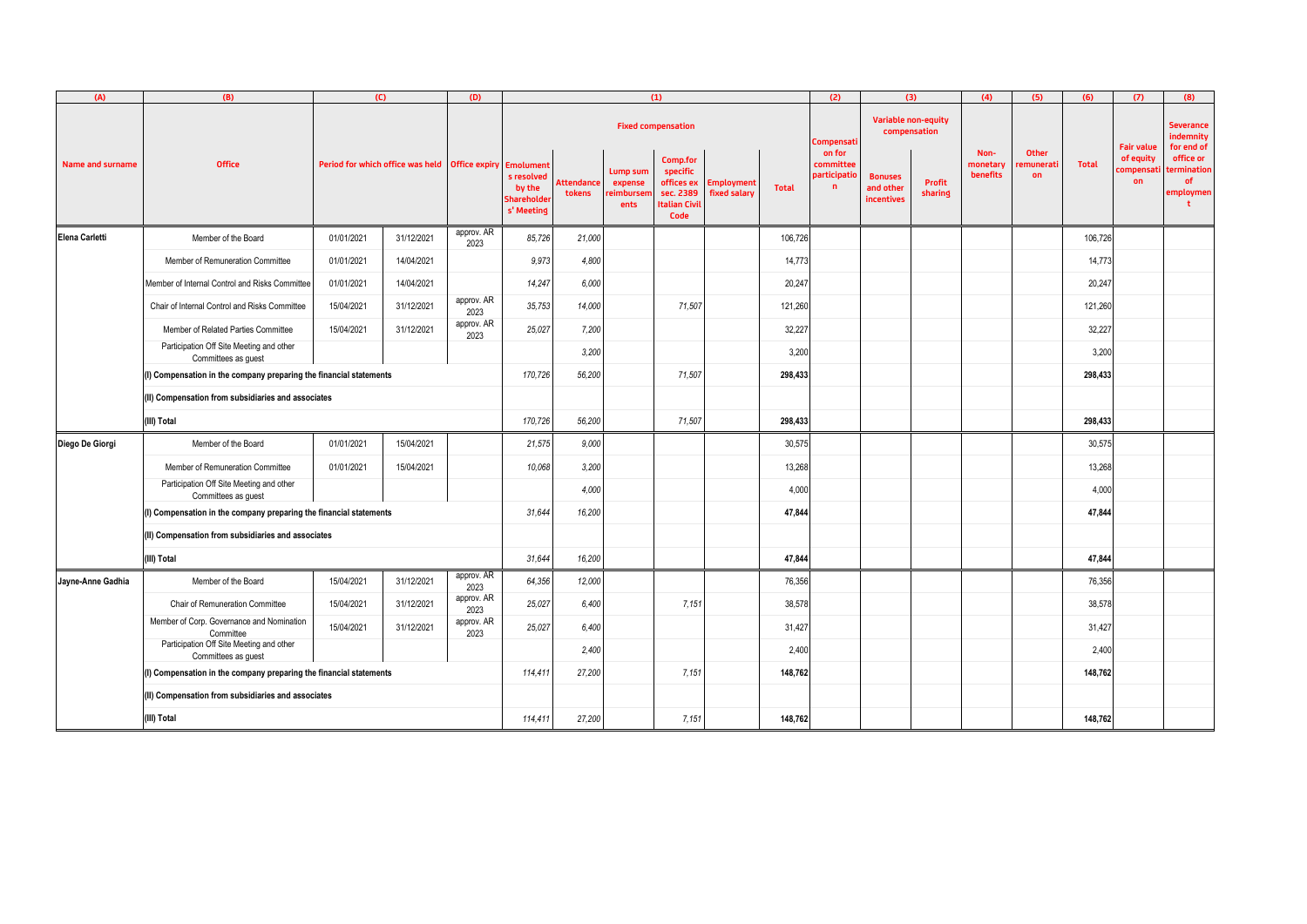| (A)                     | (B)                                                                   |                                                  | (C)        | (D)                | (1)                                                                  |                             |                                          |                                                                         |                                   | (2)          | (3)                                                |                                           | (4)                                 | (5)                                 | (6)                             | (7)          | (8)                          |                                                          |
|-------------------------|-----------------------------------------------------------------------|--------------------------------------------------|------------|--------------------|----------------------------------------------------------------------|-----------------------------|------------------------------------------|-------------------------------------------------------------------------|-----------------------------------|--------------|----------------------------------------------------|-------------------------------------------|-------------------------------------|-------------------------------------|---------------------------------|--------------|------------------------------|----------------------------------------------------------|
|                         |                                                                       |                                                  |            |                    |                                                                      |                             |                                          | <b>Fixed compensation</b>                                               |                                   |              | .compensati                                        |                                           | Variable non-equity<br>compensation |                                     |                                 |              | <b>Fair value</b>            | <b>Severance</b><br>indemnity<br>for end of              |
| <b>Name and surname</b> | <b>Office</b>                                                         | Period for which office was held   Office expiry |            |                    | Emolument<br>s resolved<br>by the<br><b>Shareholde</b><br>s' Meeting | <b>Attendance</b><br>tokens | Lump sum<br>expense<br>eimbursei<br>ents | Comp.for<br>specific<br>offices ex<br>sec. 2389<br>talian Civil<br>Code | <b>Employment</b><br>fixed salary | <b>Total</b> | on for<br>committee<br>participatio<br>$\mathbf n$ | <b>Bonuses</b><br>and other<br>incentives | Profit<br>sharing                   | Non-<br>monetary<br><b>benefits</b> | <b>Other</b><br>emunerati<br>on | <b>Total</b> | of equity<br>compensat<br>on | office or<br>termination<br><b>of</b><br>employmen<br>t. |
| Jeffrey Alan Hedberg    | approv. AR<br>31/12/2021<br>Member of the Board<br>15/04/2021<br>2023 |                                                  |            |                    | 64,356                                                               | 12,000                      |                                          |                                                                         |                                   | 76,356       |                                                    |                                           |                                     |                                     |                                 | 76,356       |                              |                                                          |
|                         | Member of ESG Committee                                               | 15/04/2021                                       | 31/12/2021 | approv. AR<br>2023 | 25,027                                                               | 4,800                       |                                          |                                                                         |                                   | 29,827       |                                                    |                                           |                                     |                                     |                                 | 29,827       |                              |                                                          |
|                         | Participation Off Site Meeting and other<br>Committees as guest       |                                                  |            |                    |                                                                      | 2,400                       |                                          |                                                                         |                                   | 2,400        |                                                    |                                           |                                     |                                     |                                 | 2,400        |                              |                                                          |
|                         | (I) Compensation in the company preparing the financial statements    |                                                  |            |                    | 89,384                                                               | 19,200                      |                                          |                                                                         |                                   | 108,584      |                                                    |                                           |                                     |                                     |                                 | 108,584      |                              |                                                          |
|                         | (II) Compensation from subsidiaries and associates                    |                                                  |            |                    |                                                                      |                             |                                          |                                                                         |                                   |              |                                                    |                                           |                                     |                                     |                                 |              |                              |                                                          |
|                         | (III) Total                                                           |                                                  |            |                    |                                                                      | 19,200                      |                                          |                                                                         |                                   | 108,584      |                                                    |                                           |                                     |                                     |                                 | 108,584      |                              |                                                          |
| Beatriz Lara Bartolomé  | Member of the Board                                                   | 01/01/2021                                       | 31/12/2021 | approv. AR<br>2023 | 85,726                                                               | 20,000                      |                                          |                                                                         |                                   | 105,726      |                                                    |                                           |                                     |                                     |                                 | 105,726      |                              |                                                          |
|                         | Member of ESG Committee                                               | 15/04/2021                                       | 31/12/2021 | approv. AR<br>2023 | 25,027                                                               | 4,800                       |                                          |                                                                         |                                   | 29,827       |                                                    |                                           |                                     |                                     |                                 | 29,827       |                              |                                                          |
|                         | Participation Off Site Meeting and other<br>Committees as guest       |                                                  |            |                    |                                                                      | 3,200                       |                                          |                                                                         |                                   | 3,200        |                                                    |                                           |                                     |                                     |                                 | 3,200        |                              |                                                          |
|                         | (I) Compensation in the company preparing the financial statements    |                                                  |            |                    |                                                                      | 28,000                      |                                          |                                                                         |                                   | 138,753      |                                                    |                                           |                                     |                                     |                                 | 138,753      |                              |                                                          |
|                         | (II) Compensation from subsidiaries and associates                    |                                                  |            |                    |                                                                      |                             |                                          |                                                                         |                                   |              |                                                    |                                           |                                     |                                     |                                 |              |                              |                                                          |
|                         | (III) Total                                                           |                                                  |            |                    | 110,753                                                              | 28,000                      |                                          |                                                                         |                                   | 138,753      |                                                    |                                           |                                     |                                     |                                 | 138,753      |                              |                                                          |
| Stefano Micossi         | Member of the Board                                                   | 01/01/2021                                       | 15/04/2021 |                    | 21,575                                                               | 9,000                       |                                          |                                                                         |                                   | 30,575       |                                                    |                                           |                                     |                                     |                                 | 30,575       |                              |                                                          |
|                         | Chair of Corp. Governance and Nomination<br>Committee                 | 01/01/2021                                       | 15/04/2021 |                    | 10,068                                                               | 8,000                       |                                          | 2,877                                                                   |                                   | 20,945       |                                                    |                                           |                                     |                                     |                                 | 20,945       |                              |                                                          |
|                         | Member of Related Parties Committee                                   | 01/01/2021                                       | 15/04/2021 |                    | 10,068                                                               | 3,200                       |                                          |                                                                         |                                   | 13,268       |                                                    |                                           |                                     |                                     |                                 | 13,268       |                              |                                                          |
|                         | Participation Off Site Meeting and other<br>Committees as guest       |                                                  |            |                    |                                                                      | 800                         |                                          |                                                                         |                                   | 800          |                                                    |                                           |                                     |                                     |                                 | 800          |                              |                                                          |
|                         | (I) Compensation in the company preparing the financial statements    |                                                  |            |                    |                                                                      | 21,000                      |                                          | 2,877                                                                   |                                   | 65,589       |                                                    |                                           |                                     |                                     |                                 | 65,589       |                              |                                                          |
|                         | (II) Compensation from subsidiaries and associates                    |                                                  |            |                    |                                                                      |                             |                                          |                                                                         |                                   |              |                                                    |                                           |                                     |                                     |                                 |              |                              |                                                          |
|                         | (III) Total                                                           | 41,712                                           | 21,000     |                    | 2,877                                                                |                             | 65,589                                   |                                                                         |                                   |              |                                                    |                                           | 65,589                              |                                     |                                 |              |                              |                                                          |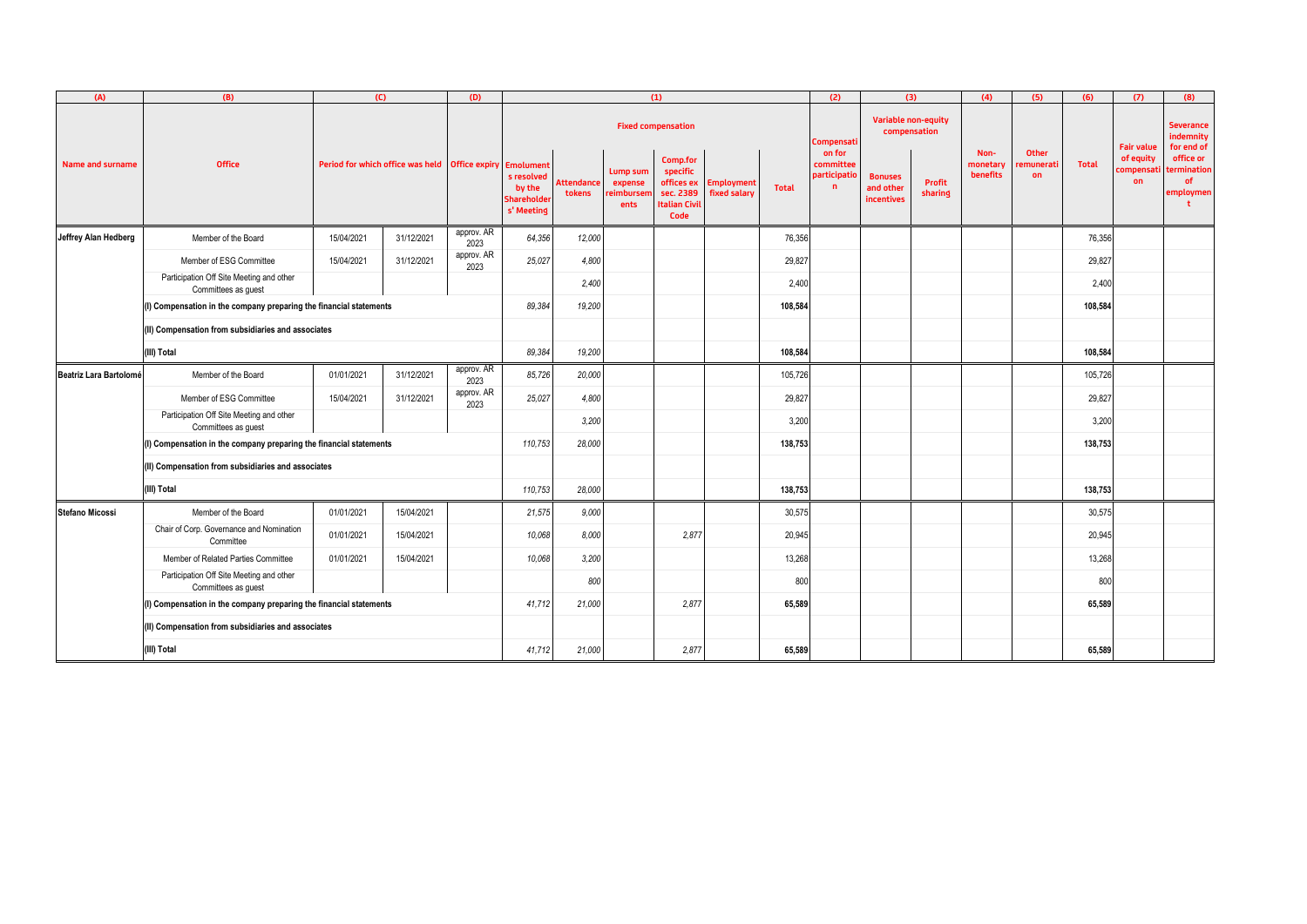| (A)                                                | (B)                                                                | (C)                                                          |            | (D)                | (1)                                               |                             |                                           |                                                                                 |                                   |              | (2)<br>(3)                               |                                           | (4)                      | (5)                          | (6)                             | (7)          | (8)                          |                                             |
|----------------------------------------------------|--------------------------------------------------------------------|--------------------------------------------------------------|------------|--------------------|---------------------------------------------------|-----------------------------|-------------------------------------------|---------------------------------------------------------------------------------|-----------------------------------|--------------|------------------------------------------|-------------------------------------------|--------------------------|------------------------------|---------------------------------|--------------|------------------------------|---------------------------------------------|
|                                                    |                                                                    |                                                              |            |                    |                                                   |                             |                                           | <b>Fixed compensation</b>                                                       |                                   |              | Compensati                               | Variable non-equity<br>compensation       |                          |                              |                                 |              | <b>Fair value</b>            | Severance<br>indemnity<br>for end of        |
| Name and surname                                   | <b>Office</b>                                                      | Period for which office was held   Office expiry   Emolument |            |                    | s resolved<br>by the<br>Shareholder<br>s' Meeting | <b>Attendance</b><br>tokens | Lump sum<br>expense<br>reimbursen<br>ents | Comp.for<br>specific<br>offices ex<br>sec. 2389<br><b>Italian Civil</b><br>Code | <b>Employment</b><br>fixed salary | <b>Total</b> | on for<br>committee<br>participatio<br>n | <b>Bonuses</b><br>and other<br>incentives | <b>Profit</b><br>sharing | Non-<br>monetary<br>benefits | Other<br>emunerati<br><b>on</b> | <b>Total</b> | of equity<br>compensat<br>on | office or<br>termination<br>of<br>employmen |
| Luca Molinari                                      | Member of the Board                                                | 15/04/2021                                                   | 31/12/2021 | approv. AR<br>2023 | 64,356                                            | 12,000                      |                                           |                                                                                 |                                   | 76,356       |                                          |                                           |                          |                              |                                 | 76,356       |                              |                                             |
|                                                    | Member of Remuneration Committee                                   | 15/04/2021                                                   | 31/12/2021 | approv. AR<br>2023 | 25,027                                            | 6,400                       |                                           |                                                                                 |                                   | 31,427       |                                          |                                           |                          |                              |                                 | 31,427       |                              |                                             |
|                                                    | Participation Off Site Meeting and other<br>Committees as guest    |                                                              |            |                    |                                                   | 2,400                       |                                           |                                                                                 |                                   | 2,400        |                                          |                                           |                          |                              |                                 | 2,400        |                              |                                             |
|                                                    | (I) Compensation in the company preparing the financial statements |                                                              |            |                    |                                                   | 20,800                      |                                           |                                                                                 |                                   | 110,184      |                                          |                                           |                          |                              |                                 | 110,184      |                              |                                             |
|                                                    | (II) Compensation from subsidiaries and associates                 |                                                              |            |                    |                                                   |                             |                                           |                                                                                 |                                   |              |                                          |                                           |                          |                              |                                 |              |                              |                                             |
|                                                    | (III) Total                                                        |                                                              |            |                    |                                                   |                             |                                           |                                                                                 |                                   | 110,184      |                                          |                                           |                          |                              |                                 | 110,184      |                              |                                             |
| Maria Pierdicchi                                   | Member of the Board                                                | 01/01/2021                                                   | 31/12/2021 | approv. AR<br>2023 | 85,726                                            | 21,000                      |                                           |                                                                                 |                                   | 106,726      |                                          |                                           |                          |                              |                                 | 106,726      |                              |                                             |
|                                                    | Chair of Related Parties Committee                                 | 01/01/2021                                                   | 31/12/2021 | approv. AR<br>2023 | 35,000                                            | 11,200                      |                                           | 10,000                                                                          |                                   | 56,200       |                                          |                                           |                          |                              |                                 | 56,200       |                              |                                             |
|                                                    | Member of Internal Control and Risks Committee                     | 01/01/2021                                                   | 31/12/2021 | approv. AR<br>2023 | 50,000                                            | 20,000                      |                                           |                                                                                 |                                   | 70,000       |                                          |                                           |                          |                              |                                 | 70,000       |                              |                                             |
|                                                    | Participation Off Site Meeting and other<br>Committees as guest    |                                                              |            |                    |                                                   | 3,200                       |                                           |                                                                                 |                                   | 3,200        |                                          |                                           |                          |                              |                                 | 3,200        |                              |                                             |
|                                                    | (I) Compensation in the company preparing the financial statements |                                                              |            |                    |                                                   | 170,726<br>55,400           |                                           | 10,000                                                                          |                                   | 236,126      |                                          |                                           |                          |                              |                                 | 236,126      |                              |                                             |
|                                                    | (II) Compensation from subsidiaries and associates                 |                                                              |            |                    |                                                   |                             |                                           |                                                                                 |                                   |              |                                          |                                           |                          |                              |                                 |              |                              |                                             |
|                                                    | (III) Total                                                        |                                                              |            |                    | 170,726                                           | 55,400                      |                                           | 10,000                                                                          |                                   | 236,126      |                                          |                                           |                          |                              |                                 | 236,126      |                              |                                             |
| <b>Francesca Tondi</b>                             | Member of the Board                                                | 01/01/2021                                                   | 31/12/2021 | approv. AR<br>2023 | 85,726                                            | 21,000                      |                                           |                                                                                 |                                   | 106,726      |                                          |                                           |                          |                              |                                 | 106,726      |                              |                                             |
|                                                    | Member of Corp. Gover., Nomination &<br>Sustainability Committee   | 01/01/2021                                                   | 14/04/2021 |                    | 9,973                                             | 8,800                       |                                           |                                                                                 |                                   | 18,773       |                                          |                                           |                          |                              |                                 | 18,773       |                              |                                             |
|                                                    | Member of Internal Control and Risks Committee                     | 01/01/2021                                                   | 31/12/2021 | approv. AR<br>2023 | 50,000                                            | 20,000                      |                                           |                                                                                 |                                   | 70,000       |                                          |                                           |                          |                              |                                 | 70,000       |                              |                                             |
|                                                    | Chair of ESG Committee                                             | 15/04/2021                                                   | 31/12/2021 | approv. AR<br>2023 | 25,027                                            | 4,800                       |                                           | 7,151                                                                           |                                   | 36,978       |                                          |                                           |                          |                              |                                 | 36,978       |                              |                                             |
|                                                    | Participation Off Site Meeting and other<br>Committees as guest    |                                                              |            |                    |                                                   | 6,400                       |                                           |                                                                                 |                                   | 6,400        |                                          |                                           |                          |                              |                                 | 6,400        |                              |                                             |
|                                                    | (I) Compensation in the company preparing the financial statements |                                                              |            |                    |                                                   | 170,726<br>61,000           |                                           | 7,151                                                                           |                                   | 238,877      |                                          |                                           |                          |                              |                                 | 238,877      |                              |                                             |
| (II) Compensation from subsidiaries and associates |                                                                    |                                                              |            |                    |                                                   |                             |                                           |                                                                                 |                                   |              |                                          |                                           |                          |                              |                                 |              |                              |                                             |
|                                                    | (III) Total                                                        | 170,726                                                      | 61,000     |                    | 7,151                                             |                             | 238,877                                   |                                                                                 |                                   |              |                                          |                                           | 238,877                  |                              |                                 |              |                              |                                             |